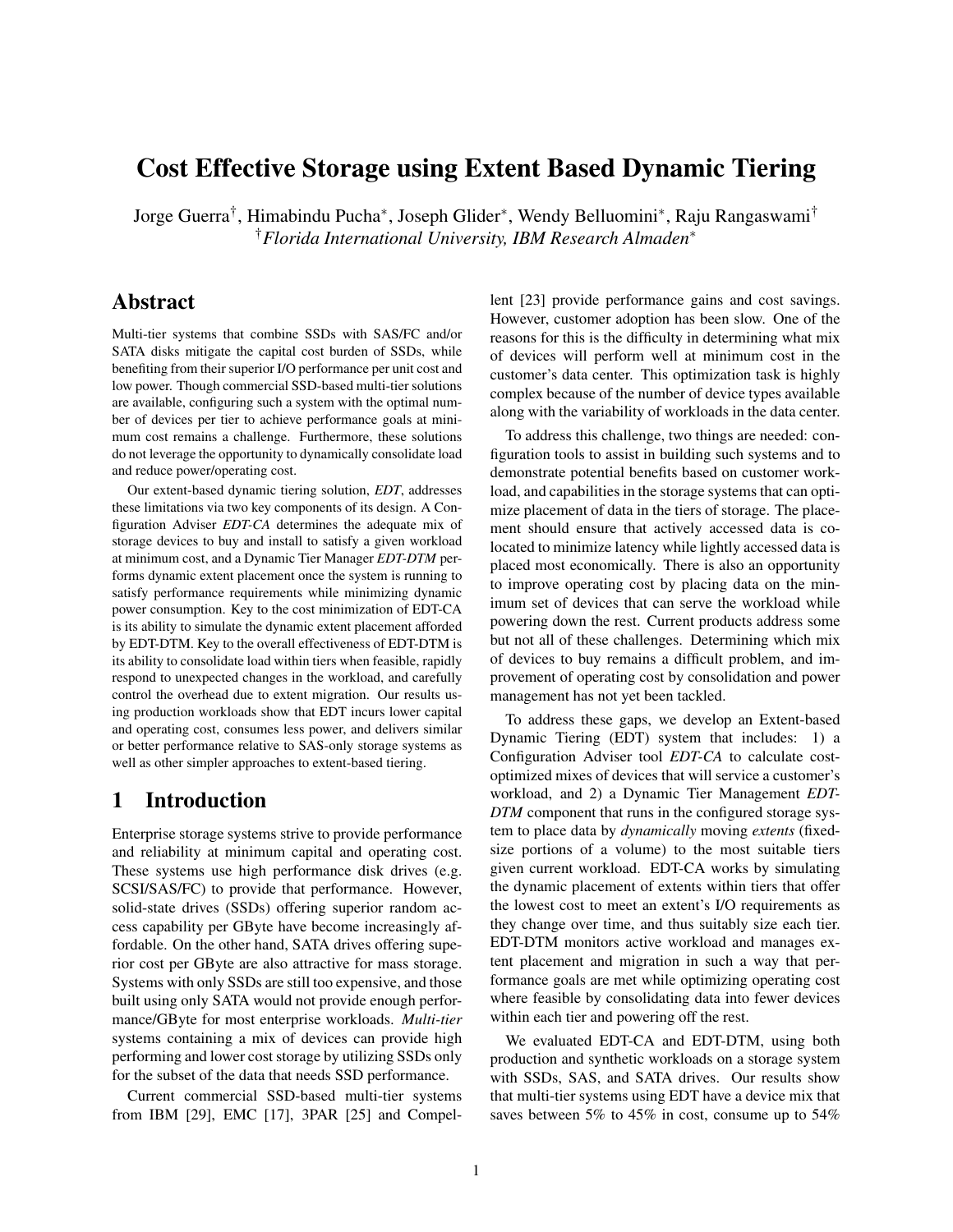less peak power, and an additional 15-30% lower dynamic power (instantaneous power averaged over time), at a better or comparable performance compared to a homogeneous SAS storage system. EDT's design choices are critical in achieving these savings. Dynamic extent placement saves 25% in cost compared to a static extentbased system. Including metrics in addition to IOPS in EDT's placement provides a  $2\times$  performance improvement compared to a dynamic tiering system that allocates extents based on IOPS alone.

Our work makes the following contributions:

- EDT is the first publicly available work that formalizes and explores the design space for storage configuration and dynamic tier management in SSDbased multi-tier systems. (Section [2\)](#page-1-0)
- EDT consists of a novel configuration algorithm for dynamic tiered systems that outputs lower cost configurations. (Sections [3,](#page-2-0) [4\)](#page-4-0)
- EDT proposes a novel dynamic placement algorithm to satisfy performance requirements while minimizing dynamic power. (Section [5\)](#page-4-1)
- EDT outperforms SAS-only and other simpler extent-based tiering approaches across a variety of workloads in both cost and power. (Section [6\)](#page-5-0)

## <span id="page-1-0"></span>2 Multi-Tiering: Design Choices

This section describes important design choices for a multi-tier system that enable efficient use of the tiers.

### 2.1 Extent-based Tiering

The first we consider the granularity of data placement. Previous studies [\[7,](#page-12-3) [11\]](#page-12-4) suggest that I/O activity is highly variable across LBAs in a volume. Therefore, if data were placed at a volume level based on average volume workload characteristics, a large percentage of the tier will hold data that does not require the tier's capabilities.

Thus, we perform data placement at the granularity of an extent, a fixed-size portion of a volume. The smaller the extent size, the more efficient will be the data placement. However, operating at the extent level incurs metadata overhead to keep track of extent locations and other statistics and this overhead increases as extent size is decreased. We choose an extent size with an acceptable system overhead (details in  $\S$  [6.2\)](#page-6-0). Note that we expect the extent size to be larger than the typical file system block size and hence extents are not expected to align with file boundaries. However, the reduced system overhead for larger extents provides the right tradeoff compared to finer grain approaches.

### 2.2 Dynamic Tiering

The next design choice deals with the time scale at which extents move across tiers. One choice involves placing extents once during system instantiation or moving them at coarse grain intervals of the order of days or months. However, since studies show that I/O rates of a workload are typically below peak most of the time [\[16,](#page-12-5) [19\]](#page-12-6), this static or semi-static placement is not optimal—a placement that configures for the peaks pays extra in both cost and energy for a system that is over-provisioned at off-peak times; and a placement that mitigates cost from over-provisioning by configuring for the average I/O rate suffers from decreased performance during peaks.

The alternate choice is to plan extent movement at intervals on the order of minutes or hours. We refer to this time interval as an epoch. Such a system exploits variation in extent I/O rate to improve its efficiency; an extent is on a SATA tier when fairly inactive, and moves to the SAS or SSD tier as its I/O rate goes up. This achieves cost-effective use of resources and/or dynamic energy savings. Similarly, when the performance demanded of a single tier is below its peak capacity, extents placed on the tier can be consolidated into fewer devices for power savings. Often, the set of heavily loaded extents changes over time [\[11\]](#page-12-4). Dynamic migration of the heavily loaded extents into SAS or SSD when required enables costeffective use of the resources. Thus, we choose to perform dynamic data placement with an epoch length of the order of minutes/hours.

The drawback of such a dynamic system, however, is the cost of data migration, i.e., the potential adverse effect on foreground I/O latency and the migration latency itself before the desired outcome. Longer epoch durations allow more time to execute migrations and amortize overhead better. Thus, we pick an epoch duration whose estimated migration overhead is below the allowable system migration overhead (details in § [6.2\)](#page-6-0). Additionally, it is important to ascertain that the overhead of migrating data does not overwhelm its benefit. This depends on the stability of the workload—extents that relocate often benefit less from migration compared to extents that stay longer in a particular tier. The workloads we have studied indicate that dynamic migration is typically beneficial, but we believe that a dynamic system must also be able to back off when lack of workload stability causes dynamic migration to interfere with performance.

### 2.3 Beyond I/O Rate Based Tiering

This design choice determines the extent-level statistics required to match an extent with the right tier. The available public documentation about commercial extentbased multi-tier products indicates use of IOPS to measure load; in these systems high IOPS regions are placed onto SSD while leaving the remainder of the data on SAS or SATA. Although this method is intuitively correct, our preliminary analysis reveals significant drawbacks: IOPS-based placement does not factor in the bandwidth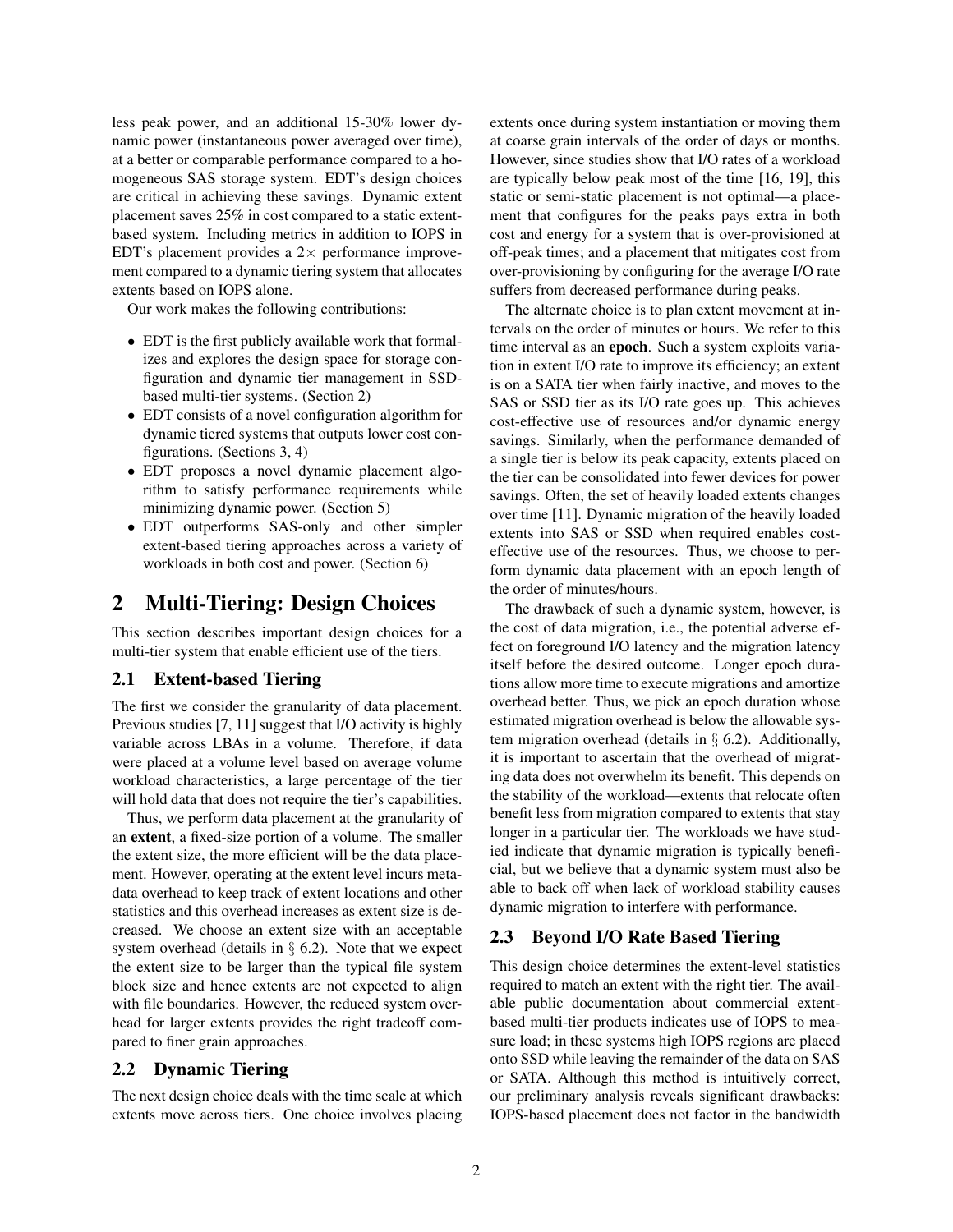<span id="page-2-1"></span>

Figure 1: EDT system architecture.

requirement of an extent. For example, consider an extent with a long sequential access pattern consisting of small I/Os to contiguous locations. Such an extent will have high IOPS and bandwidth requirements. Our analysis of production and SPC-1 [\[1\]](#page-12-7) like workload traces  $(\S$  [6\)](#page-5-0), collected after the I/O scheduler show such patterns. Using I/O rate statistics for this stream causes sequential streams, which are more cost-effectively served on SAS or even SATA, to be inappropriately placed on SSD. IOPS placement also ignores capacity of the extent. An extent with high IOPS relative to other extents may not have high enough I/O density (IOPS/GByte) to justify the high \$/GByte cost of the SSD.

Our approach is to collect more than just I/O counts. We employ a heuristic as in [\[22\]](#page-12-8) to break down an extent's workload: I/Os that access LBAs within 512 KBytes of the previous ones are taken as part of a sequential stream and contribute to an extent's bandwidth requirement. I/Os further apart are characterized as *random* I/Os and are used to compute a random I/O rate. Thus, for each extent, we collect a random I/O rate and bandwidth. Other methods for separating the I/Os into random and sequential may also be applicable.

# <span id="page-2-0"></span>3 EDT: Design Overview

EDT consists of two elements as depicted in Figure [1:](#page-2-1) a Configuration Adviser (EDT-CA) that determines the right number of devices per tier to install into a storage system, and a Dynamic Tier Manager (EDT-DTM) that operates inside a running system and continuously manages extent placement across tiers. EDT is expected to be deployed in a commercial storage system as shown in Figure [1](#page-2-1) which exports many volumes, includes a virtualization layer that allows volumes to be made up of extents stored in arrays of different device types, is capable of collecting and exporting statistics about extent workloads, and can execute requests to non-disruptively move extents between storage devices.

An example usage scenario is as follows: A user

wishes to replace a SAS based storage array with a new, tiered storage system with twice the capability. He collects a trace of his workload over a 24 hour period that he thinks is representative. The trace is then run through EDT-CA which produces the minimum cost configuration of SSD, SAS, and SATA that can provide 2x the performance of the existing system. EDT-CA is aware of the runtime migration capabilities of EDT-DTM and takes them into account when determining the configuration. The user installs the new system. During operation of the new system, EDT-DTM manages migration between tiers by continuously collecting extent level statistics, consolidates data onto lower-power tiers when possible, and monitors the system to ensure that the workload performance is not throttled.

In general, EDT-CA starts by determining the workload requirements for the system it is going to configure. This can either be done with a user generated general description of requirements including IOPS, seq/random mix, length of I/O requests, and their distribution across extents, or by using time series data collected from a workload running on an existing system. For the scope of this work, we assume availability of time series statistics. In this approach, EDT-CA takes a epoch-granularity trace of extent workload statistics sampled at times when storage system usage is high. It then estimates the resources required in different tiers to satisfy that workload by simulating placement of each extent in a tier that minimizes its incurred cost while meeting its performance requirements. It repeats this process every epoch and assigns extents to their lowest cost tier based on their performance requirements in that epoch. At the end of this simulation, EDT-CA determines the set of devices that are needed based on the maximum number of devices needed in each tier over all the epochs. This configuration determines the set of devices purchased by the user.

Once the new tiered system is up and running, EDT-DTM manages extent placement. It collects extent level statistics, estimates extents' resource consumption in dif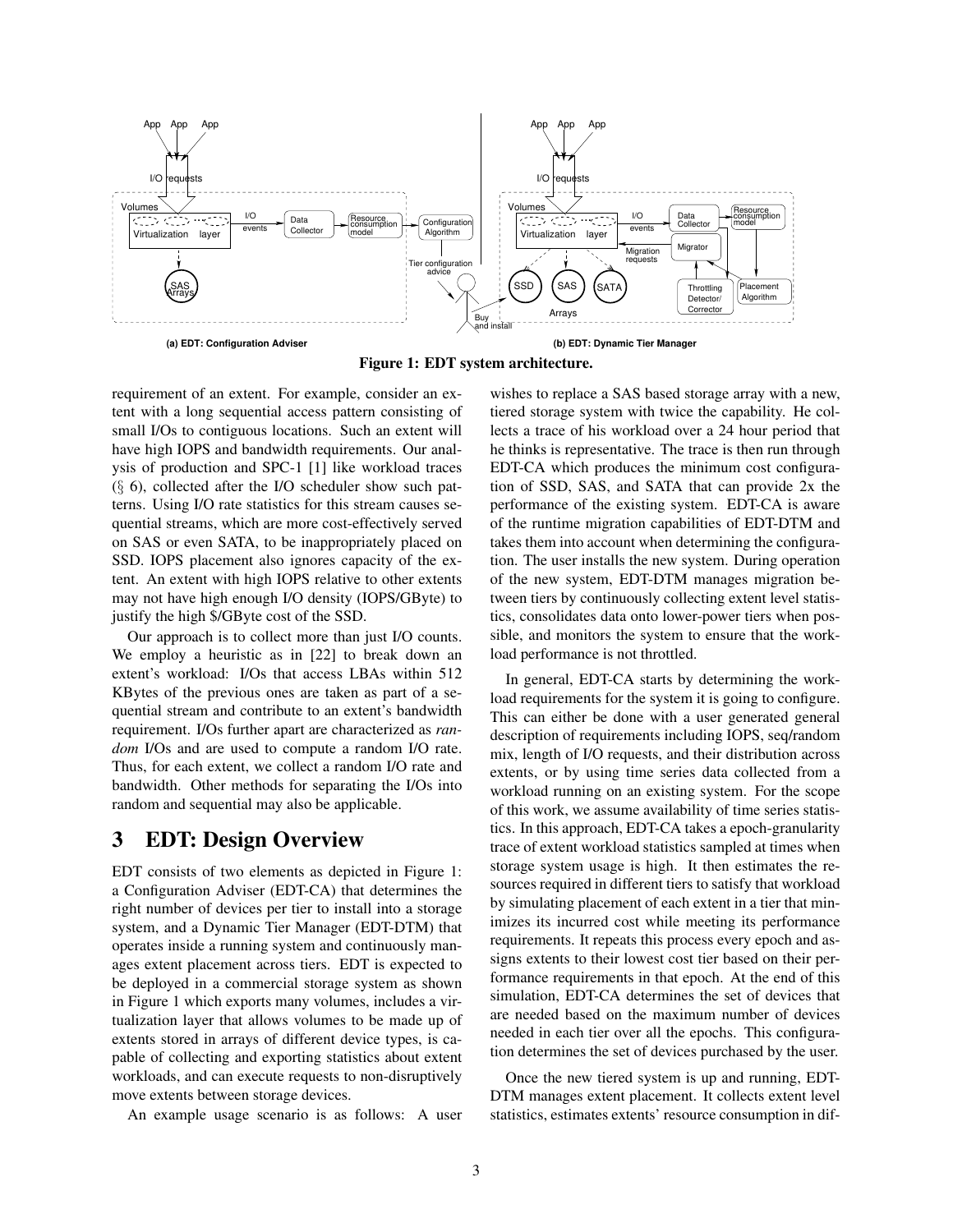ferent tiers, and then plans and executes migrations. EDT-DTM implements a throttling correction mechanism to ensure that performance requirements are satisfied as they vary over time; it constantly monitors array performance and if performance throttling is detected relocates extents to restore performance. EDT-DTM's placement algorithm seeks to place each extent into the lowest-energy tier that satisfies its performance requirement and then to further minimize energy by consolidating extents in the same tier into fewer devices allowing unused devices to be powered down. Both these algorithms use a Migrator module to move extents.

EDT-CA and EDT-DTM work together to minimize cost. EDT-CA minimizes acquisition cost, and EDT-DTM minimizes operating cost. As our results will show, configurations based on static extent placement are more expensive both to acquire and operate.

### 3.1 Common Components

EDT-CA and EDT-DTM share components that collect statistics and calculate resource consumption.

#### 3.1.1 Data Collector

The *Data Collector* receives information about I/O completion events including the transfer size, response time, logical block address (LBA) , the volume ID to which the I/O was issued, and the array which executed the I/O. The collector then maps the (LBA, volume id) pair of each I/O to a unique extent in the system, and compiles for each extent, the number of random I/Os and the number of transferred bytes. It then periodically (every minute in our implementation) computes instantaneous bandwidth and random IOPS per extent as well as an exponentially-weighted moving average. In addition to the extent statistics, the collector aggregates statistics per array. It maps each I/O to its array and compiles its IOPS and average response time. These measurements are used by EDT-DTM to determine if I/Os on an array are being throttled. For a very large system the amount of data collected by the data collector may be significant. If this is an issue, the the extent size can be made larger to reduce the volume of statistical data.

#### 3.1.2 Resource Consumption Model

The *Resource Consumption Model* uses the extent statistics to estimate the resources it consumes when placed on a device of a given type. Resources are allocated based on the observed capacity and performance requirements at the device level. Therefore, any workload optimizations like deduplication, compression, and caching do not need to be considered in these models as their effects will be captured by the usage statistics.

An extent consumes the resources of a device along capacity and performance dimensions. Consider an extent of size  $E_c$  and a performance requirement  $E_p$  deter-

<span id="page-3-0"></span>

Figure 2: Lowest cost tier for extents with different characteristics.

mined by its random IOPS rate (*RIOR*) and bandwidth measured in previous epochs. The fraction of capacity required to host an extent *E* in device *D* ( $RC(E_c,D)$ ) is straightforward:

$$
RC(E_c, D) = \frac{\text{Capacity required by extent}}{\text{Total space in device}}
$$

For performance utilization, we use a simplified model based on Uysal *et al.*'s work [\[30\]](#page-13-1). The performance resource consumption of extent  $E$ , when placed on device  $D$  ( $RC(E_p, D)$ ) is:

$$
RC(E_p, D) = \text{RIOR} \cdot \text{Rtime} + \text{Bandwidth} \cdot \text{Xtime}
$$

Here *RIOR* is the number of random I/Os sent to an extent in a second (IO/s) and Rtime is the expected response time of the device (s/IO). *Bandwidth* is the bandwidth requested from the device (MB/s), and *Xtime* is the average transfer time (s/MB). The result of this equation is the fraction of the device performance utilized by an extent. Note that the Rtime and Xtime values are averages and may need to be adjusted depending on the expected workload. For example an SSD with a mostly random write workload would have significantly higher Rtime than the same SSD with a mostly random read workload. The overall resource required by an extent is then the maximum of the capacity utilization fraction and the performance utilization fraction:

$$
RC(E,D) = max(RC(E_p,D), RC(E_c,D))
$$

The resource consumption model determines the most efficient tier for an extent. For instance, when minimizing cost, the most suitable tier is the one where the extent incurs the lowest cost (the product of the device cost and the extent's resource consumption on that device). Figure [2](#page-3-0) confirms the advantage of multi-tier systems since the most cost-effective tier changes with extent characteristics, namely the total IOPS and the percentage of sequential accesses among three classes of storage devices specified in Section [6.](#page-5-0) As expected, we observe that mostly idle extents favor SATA, medium IOPS favor SAS, and high IOPS favor SSD. Further, as expected, more sequential extents favor HDDs.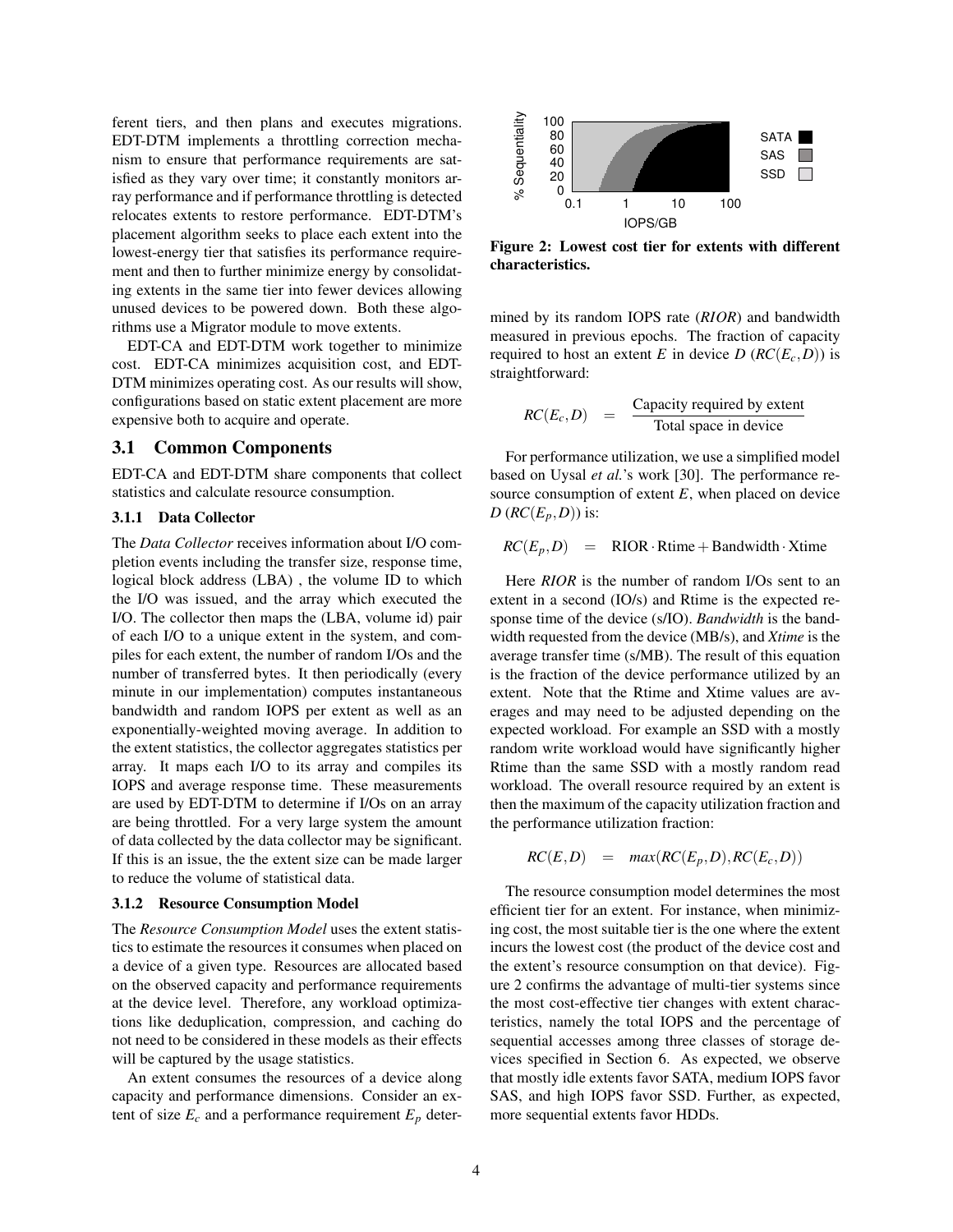### <span id="page-4-0"></span>4 Configuration Adviser

EDT-CA builds on the Data Collector and the Resource Consumption Model described above. Since configuration is an NP-Hard packing problem, we propose a lightweight heuristic to achieve low cost extent placement:

- 1. Binning. For each extent *E*, and device type *D*, we compute the cost of allocating the extent to that device as extent  $cost(E, D) = cost(D) \cdot RC(E, D)$ . The extent is then placed in the tier that meets its performance with the lowest cost. Iterating over all the extents, the above computation separates the extents into bins, one per each tier.
- 2. Sizing a bin. For each bin, we obtain its performance and capacity resource consumption as  $RC_p =$  $\sum RC(E_p, D) \forall E$ , and  $RC_c = \sum RC(E_c, D) \forall E$ . The maximum of these two values gives the total bin resources required, and the number of required devices of this bin type are computed by rounding up this sum to the nearest integer value.
- 3. This process is independently repeated for each epoch to identify the number of devices per tier that yields minimum cost for that epoch.
- 4. The last step consists of combining these different configurations to obtain a final system configuration valid across time. For the scope of this work, we achieve the final configuration by allocating the maximum number of devices of each type used across all epochs. That is, if at epoch  $t_0$  2 devices of type  $D$  and 1 of type  $D'$  are the most cost effective, but at epoch  $t_1$  1 of type *D* and 2 of *D'* is better, then our method will indicate that we need 2 of type  $D$  and  $2$  of  $D'$ .

Our current method of combining configurations across epochs is fairly conservative and could potentially result in an over-provisioned system. However, as our current algorithm already results in lower cost configurations (Section [6\)](#page-5-0), we relegate exploring more efficient ways of combining configurations over time to future work. Also note that when we compute tiered configuration for each epoch independently, we assume that the extents can be suitably migrated between epochs if required. As part of our future work, we intend to model the required number of migrations, and suitably adjust the provisioning if the required migrations exceed the maximum number of migrations a system can support in a chosen interval of time. Finally, our Configuration Algorithm can also be used to upgrade a multi-tier system to meet upcoming performance demands.

# <span id="page-4-1"></span>5 Dynamic Tier Manager

EDT-DTM combines three new modules with the Data Collector and the Resource Consumption Model to continuously optimize extent placement: (1) a Tiering and Consolidation module, (2) a Throttling Detector/Corrector module, and (3) a Migrator module.

### 5.1 Tiering and Consolidation Algorithms

At the end of every epoch, the Tiering and Consolidation (TAC) algorithms generate an extent placement to satisfy extent performance requirements and minimize dynamic system power. Such an energy efficient placement can be achieved both by leveraging the strengths (i.e. performance or capacity per watt) of the heterogeneous underlying hardware (SSD, SAS, and SATA drives), and by consolidating data into fewer devices when possible and turning off the unused devices.

Similar to the configuration problem, placement for power minimization is also NP-Hard, and we propose a heuristic solution. TAC requires two inputs: (1) current random I/O rate and bandwidth for each extent from the actively running system, and (2) size (in bytes) and the random I/O rate and bandwidth capability for each array in the storage system. It then uses a two-step process to output a new extent placement that aims to adapt to the changes in the workload as follows:

(1) Tiering. For each extent *E*, and device type *D*, we compute the "fractional power burden" of allocating the extent to that device as extent power(E, D) =  $power(D) \cdot RC(E,D)$ . The extent is then placed on the tier that meets its performance with the lowest power consumption. Doing so allows EDT to reduce active power via consolidation (described next). Iterating over all the extents results in one bin per tier. The assignment of extents to a tier is performed locally on an extent by extent basis, irrespective of the total performance needs or available space in that tier.

(2) Consolidation. Extents assigned to each tier are then sorted using their *RC* values and placed in arrays using the First Fit Decreasing heuristic, a good approximation algorithm to the optimal solution for extent packing [\[35\]](#page-13-2). When extents already assigned to the tier under consideration exceed its available performance (i.e., resource consumption metric for the assigned extents exceeds 1) or the tier runs out of space in the available arrays, the remaining extents in the extent list are demoted to the tier with the next lower power burden for that extent. This packing process is now repeated for all the tiers, consolidating extents into a minimum number of arrays in a tier. Extents already in the right tier and on an array that will remain powered on in this epoch retain their position from the previous epoch, thereby saving migrations. Any unused arrays from the extent placement are set to a lower power state to conserve energy.

### 5.2 Throttling Detector and Corrector

While the TAC mechanisms enable dynamic performance and power optimization, unexpected load and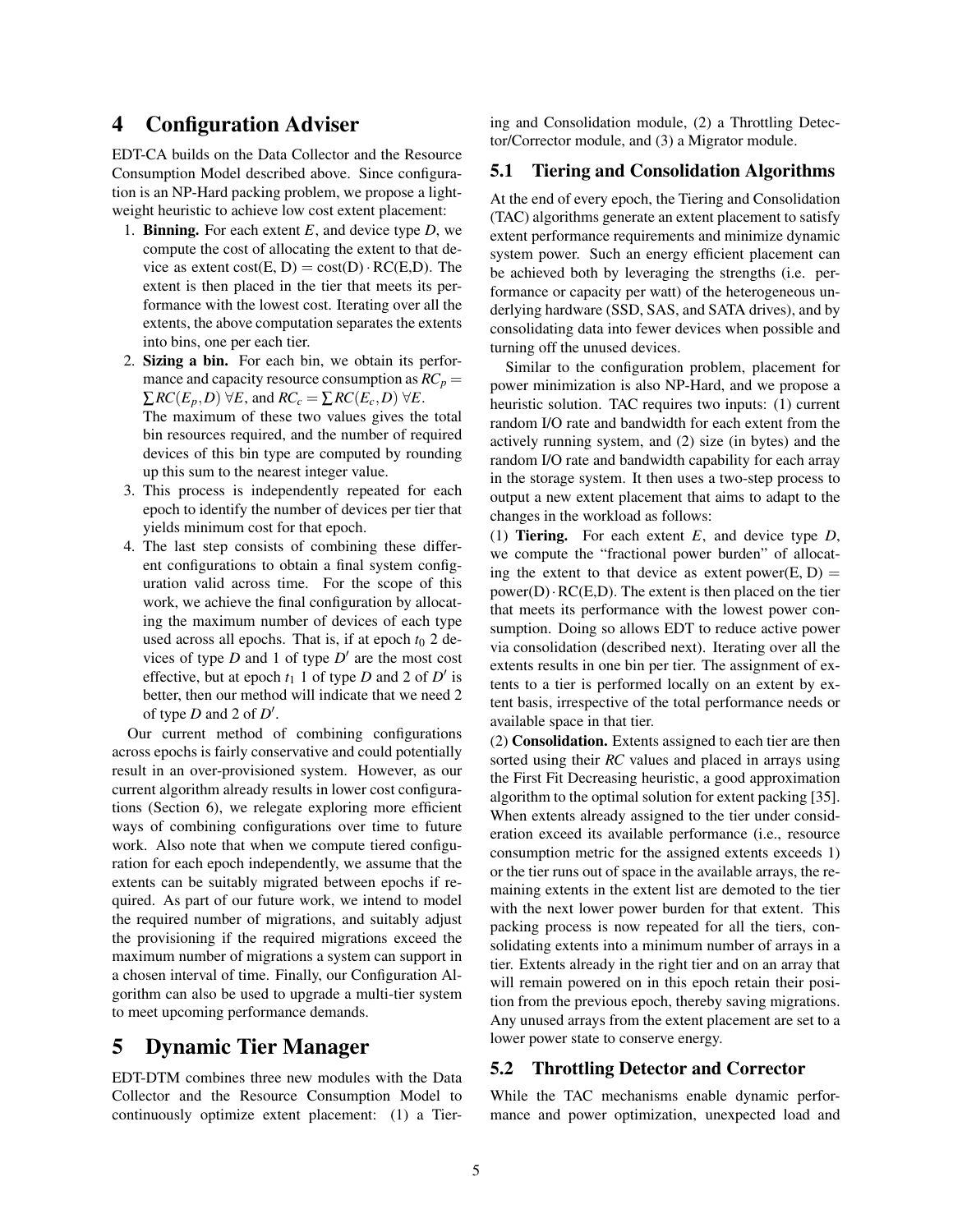working set changes can suddenly alter the performance requirements of extents. However, tracking this performance change, especially when an extent's I/O rate increases, is challenging. Extents placed in a low performance tier cannot exhibit high I/O rates even when the application above may desire it. This causes *throttling* of the true IOPS requirement of the extent, artificially limiting it to a low value. The Throttling Detector overcomes this limitation by monitoring the average response time of each active array every minute.

If the average response time of I/Os from an array indicates that undesirably high request queuing is occurring in the array, EDT decides that the array is throttling the true IOPS requirement of applications and causing delays. When throttling is detected, pending migrations driven by TAC are immediately halted and EDT-DTM switches to a *throttling correction* mode to perform recovery. To respond rapidly and minimize the possibility of future throttling in the same array, the load on the throttled array is shed by migrating a minimum set of extents responsible for at least half of its current total performance resource consumption.

To select the target array(s), we first start by considering the best possible tier for each extent being migrated, and within that tier we first examine arrays which are already active to see if they can absorb the new extent. If none can host the new extent, we consider arrays that are not in use in that tier if any are available. If the best tier can not accommodate the extent we try the same approach on tiers with the next higher power burden for that extent. If the array continues to remain throttled after half the load on the array has been migrated, the extent migration process is repeated, until the system is no longer throttled. The entire system stays in recovery mode while an array remains throttled, suspending energy optimizing migrations. When no arrays are throttled, the system switches back to the TAC placement after an epoch elapses.

### 5.3 Migrator

The Migrator handles the data movement requests from TAC and the throttling algorithms. It compares the new placement of the extents from the above algorithms to their old placement, and identifies extents that need to be migrated. It then schedules and optimizes these migrations. On one hand, migrations that relieve throttling must be completed quickly. On the other hand, migrations cause additional I/O traffic, and care must be taken so that they do not affect the foreground I/O performance.

Our migration scheme achieves this tradeoff as follows. We allow every device to be involved in only one migration operation at a time. Thus, before issuing a migration request, the Migrator performs admission con-

<span id="page-5-1"></span>

Figure 3: Storage subsystem platform for evaluating EDT-CA and EDT-DTM.

trol by allowing requests only if the source and target device are both available. If they are not, the request is re-queued and it moves onto the next request. Further, the Migrator controls its migration-related resource consumption by decomposing an extent into smaller transfer units and *pacing* the transfer requests to match the minimum of the available or the desired I/O rate. Further if the migration is being performed to relieve throttling, once a transfer unit is migrated, any foreground I/O requests to it are handed by the destination array. Note that because of this pacing not all planned migrations may be completed before the next epoch. In such cases, the migration queue is flushed, and requests resulting from the new epoch's computation are queued. We further optimize by retaining the old location of the extent if it is already in the right tier during the consolidation step. Finally, we could potentially incorporate other optimizations [\[4,](#page-12-9) [9,](#page-12-10) [31,](#page-13-3) [36\]](#page-13-4) such as multiple locations for the same extent [\[31\]](#page-13-3), and proactive migrations [\[36\]](#page-13-4).

# <span id="page-5-0"></span>6 Evaluation

Our evaluation uses both a SPC-1-like [\[1\]](#page-12-7) benchmark workload and multiple production enterprise workloads from MSR [\[21\]](#page-12-11) to demonstrate that:

- In comparative evaluation, EDT-CA works to minimize cost, and EDT-DTM satisfies performance requirements while lowering power consumption.
- EDT's dynamic behavior and detailed resource consumption model help achieve its goal.
- Extent based dynamic optimization and consolidation are feasible in practice with little overhead.

### 6.1 Methodology

Comparison candidates. We compare EDT to three alternate solutions:

1. *SAS* is chosen to represent current enterprise storage system deployments that predominantly use only high performance SAS drives. The configuration is derived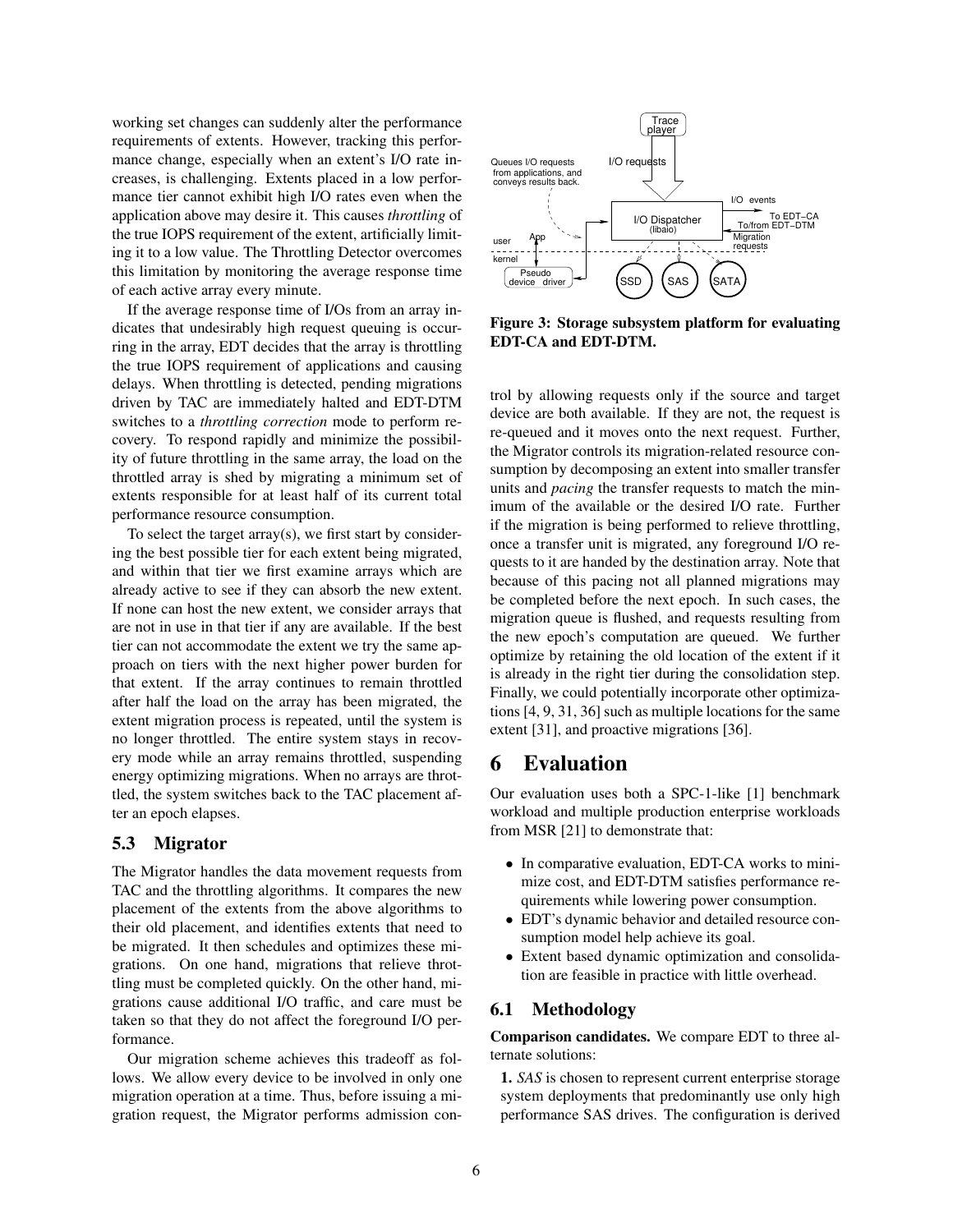<span id="page-6-1"></span>

| <b>Device</b> | Cost | <b>Power</b>         | Random      |     |      | <b>BW</b>   Rtime   Xtime    |
|---------------|------|----------------------|-------------|-----|------|------------------------------|
|               | (\$) | $($ Idle, Active $)$ | <b>IOPS</b> |     |      | $(MB/s)$ $(ms/IO)$ $(ms/KB)$ |
| <b>SSD</b>    | 430  | 0.5.1                | 5000        | 90  | 0.2. | 0.01                         |
| <b>SAS</b>    | 325  | 12.4, 17.3           | 290         | 200 | 3.75 | 0.004                        |
| <b>SATA</b>   | 170  | 8.0.11.6             | 135         | 105 | Q    | 0.009                        |

Table 1: Characteristics of devices used in the testbed.

using the capacity and peak performance (IOPS and bandwidth) requirements of the workload. Volumes are statically assigned to SAS arrays in a load-balanced manner.

2. *EST* (Extent-based Static Tiering) places extents on tiers statically to quantify the benefit from tiering. Configuration is performed as follows: at every epoch, the cost to place each extent on each tier is computed as done by EDT-CA using capacity, IOPS, and bandwidth requirements. An extent is then permanently placed on the tier that minimizes the sum of its instantaneous costs over all epochs. Once extents are binned into tiers, the number of devices for each tier is determined using that tier's peak resource consumption.

3. While SAS and EST illustrate the benefit from EDT's design choices incrementally (going from a homogeneous system to static tiering and then to dynamic tiering), we propose a third candidate to illustrate a different design decision in dynamic multi-tier systems— *IDT* (IOPS Dynamic Tiering) implements extent-based dynamic configuration and placement using a greedy IOPS-only criteria where higher IOPS extents move to higher IOPS tiers. This is in contrast to EDT that uses a combination of capacity, IOPS, and bandwidth in its placement algorithm.

Implementation. Our test system is shown in Figure [3.](#page-5-1) In addition to EDT, we implemented an I/O dispatcher that receives block I/O requests from applications, maps the logical block address to the physical device address, performs the corresponding I/Os, and communicates with the EDT components. Our *trace player* application issues block I/Os from a trace via a socket to the I/O dispatcher. To support real-world applications without modification, we implemented a pseudo block device interface. For the scope of this work, we use Linux's default *deadline* scheduler, and our measurement of context switch overhead when running through the pseudo device driver was negligible  $\left($  < 10 $\mu$ s).

Experimental Testbed. Our experimental platform consists of an IBM x3650 with 4 Intel Xeon cores and 4 GB memory acting as the I/O dispatcher. It is connected via internal and external SAS ports to 12 1 TB 7200 rpm 3.5" SATA drives, 12 450 GB 15K rpm 3.5" SAS drives, and 4 180 GB Intel X25-M SSD drives. Table [1](#page-6-1) shows the characteristics of these devices. The enclosures containing the drives are connected to a *Watts up? Pro* power meter. We report the disk power obtained by subtracting the baseline power used by the non-disk components of the enclosure (154 W).

Metrics. To compare solutions, we evaluate static configuration results using capital cost and peak power consumption, and we evaluate dynamic behavior using the average and distribution of I/O latency along with dynamic power consumption. Peak power consumption is obtained using disk drive data sheets. Dynamic power consumption is measured using the power meter.

### <span id="page-6-0"></span>6.2 Parameter Selection

Extent size. Smaller extents use tier and migrationrelated resources more efficiently and enable faster response to workload changes, but also incur greater metadata overhead. Our approach was to pick the smallest extent size that incurs acceptable metadata overhead. Assuming metadata can have a reasonably small overhead of at most 0.0001% of the total storage capacity, and given 200 bytes/extent for metadata overhead (mostly from recording extent-level statistics) in our implementation, the smallest extent size our storage system can support is 20 MB. To introduce some slack we used 64 MB extents for our experiments.

Epoch duration. Shorter epochs allow quicker response to workload changes, but can also result in increased extent migration. As the epoch duration increases, the stability of extent characteristics increases due to averaging over longer periods and consequently the migration bandwidth overhead decreases. We picked epoch durations that resulted in migration bandwidth limited to a 10% fraction of the available array-pair bandwidth in the system<sup>[1](#page-6-2)</sup>. This prevents migration from significantly degrading performance and ensures that migrations complete early within each epoch. For the MSR workloads this calculation resulted in a 30 minute epoch.

### 6.3 Synthetic Workload

This SPC1-like workload was chosen because it simulates an industry standard benchmark and provides a contrast to the MSR trace workloads. We ran the SPC1-like workload generator on a 1 TB volume at 100 BSUs for 30 min using an over-provisioned configuration (a 12 SAS RAID-0 array). We chose 30 min because the workload is quite static after a short startup period. The resulting trace was used to obtain the number of devices required per tier for different methods (Table [2](#page-7-0) ).

We observe that all the extent-based tiering configurations outperform SAS configurations in both capital cost and peak power consumption. EDT reduces cost by 14%, and peak power by 55% compared to SAS. Cost incurred

<span id="page-6-2"></span><sup>&</sup>lt;sup>1</sup>Medium to large scale tiered storage systems would typically perform simultaneous extent migrations across multiple array-pairs.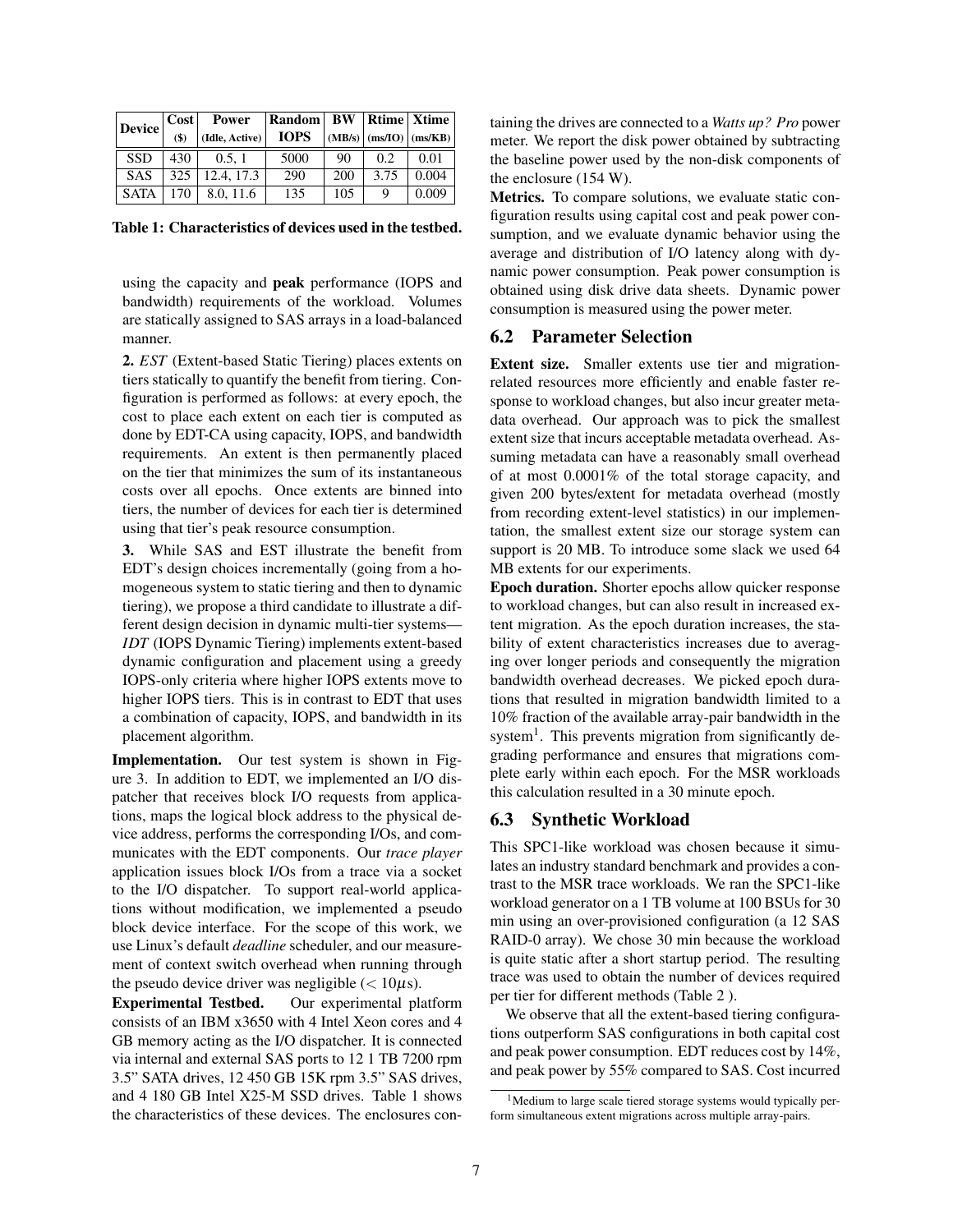<span id="page-7-0"></span>

|      | System # of Disks   Energy   Cost   Avg RT |                                    |  |
|------|--------------------------------------------|------------------------------------|--|
| SAS. | (0, 6, 0)                                  | $ 103.8 \text{ W} $ \$1950   28 ms |  |
| EST  | (2, 2, 1)                                  | 46.6 W $ $1680 $ 15 ms             |  |
| IDT  | (2, 1, 1)                                  | 29.3 W \ \ \$1355 \ \ 21 ms        |  |
| EDT  | (2, 2, 1)                                  | $46.6 W$ \ \$1680 \ 15 ms          |  |

Table 2: Configuration for synthetic workload. The number of disks per tier is specified as (SSD, SAS, SATA). The average response time is obtained from running the configuration with 100 BSUs .

to configure EST and EDT for this relatively static workload are similar. Although the IDT configuration seems to provide the least cost configuration, this is an artifact of rounding up required devices to the next higher integer. Using fractional devices, costs for EDT and IDT are much closer (\$890 vs. \$920). Note that in larger systems rounding effects will be less significant.

To confirm that EDT's lower cost is not at the expense of performance, we ran the SPC1-like workload for 30 minutes at 100 BSUs. Given the stability of the workload, migration overhead was minimal. We therefore chose an epoch of 5 minutes to complete the experiments quickly. The SAS scheme used 6 SAS RAID-0 array. Other schemes operated on individual disks. We started EDT and IDT with the entire volume in the SATA tier and allowed dynamic extent migration to reach optimal configurations over time. EST, which does not support extent migration, was started with extents in their most suitable locations as per the EST configuration.

The last column of Table [2](#page-7-0) shows the average response times for 100 BSUs measured starting at the end of the first epoch, once the extent placements of the dynamic tiering configurations become effective. Given the workload's stability, results for EDT and EST are identical. They both achieve a 40% lower response time compared to SAS, and improve on IDT's IOPS only placement by 20%. Note that the dynamic power consumption in these experiments is similar to the peak power due to the lack of workload variation.

### 6.4 Production Workload

Our next workload (*MSR-combined*) represents the more interesting class of real-world workloads, obtained by combining the I/Os to the 31 (out of 36) most active volumes of a production storage system [\[21\]](#page-12-11) for a total of 4580 GB. Including the remaining 5 volumes was not feasible given the hardware restrictions of our testbed.

Configuration outcomes. Configuration outcomes based on six days of the *MSR-combined* workload, shown as the "Equal Performance" group in Table [3,](#page-7-1) indicate that the tiering configurations have lower cost compared to SAS. EDT incurs the lowest cost (50% reduction compared to SAS and 25% relative to EST).

<span id="page-7-1"></span>

| Config      | <b>System</b> | # of Disks | <b>Energy</b> | Cost   |
|-------------|---------------|------------|---------------|--------|
|             | <b>SAS</b>    | (0, 16, 0) | 276.8 W       | \$5200 |
| Equal       | EST           | (5, 2, 4)  | 82 W          | \$3480 |
| Performance | IDT           | (4, 1, 4)  | 64.5 W        | \$2725 |
|             | <b>EDT</b>    | (3, 2, 4)  | 81.6W         | \$2620 |
|             | SAS           | (0, 12, 0) | 204 W         | \$3900 |
| Equal Cost  | <b>EST</b>    | (4, 4, 4)  | 116 W         | \$3700 |
|             | IDT           | (4, 4, 4)  | 116 W         | \$3700 |
|             | <b>EDT</b>    | (4, 4, 4)  | 116 W         | \$3700 |

Table 3: Configuration for *MSR-combined*. Configurations achieving equal performance depict improvement in cost and peak power. Configurations at equal cost are created for experimental ease. Number of disks in each tier specified as (SSD, SAS, SATA).

EDT's ability to effectively time share high-cost, highperformance tiers across extents and satisfy sequentially accessed ones with the SAS tier (instead of the SSD tier) results in more cost-effective configurations. Extents placed in the SATA tier (4336 GB) are mostly idle with random IOPS below 0.32, those in SAS (69 GB) are dominated by bandwidth higher than 1.45 MB/s and random IOPS less than 1.43, and the SSD extents (175 GB) have random IOPS between 1.45 and 858. Tiered configurations substantially reduce peak power when compared with SAS; IDTs greater use of the SSD tier (relative to SAS) makes it the most power-efficient.

Performance and Power outcomes. Not all of the equal performance configurations listed in Table [3](#page-7-1) were feasible on our experimental testbed due to hardware limitations. Consequently, we decided to switch to equal cost configurations (shown in Table [3\)](#page-7-1) to contrast performance at equal cost instead of cost at equal performance only for the *MSR-combined* workload. Later, we shall explore equal performance configurations for feasible subsets of volumes (Figure [6\)](#page-9-0). EDT's configuration was chosen as the base for all the tiering systems, and its configuration requirements were rounded up to integer number of arrays, each array consisting of 4 devices. SAS used only SAS drives for the same cost, split into 4 disk RAID 0 arrays. We then replayed day one from the seven day trace, the most active 24 hour period of the *MSR-combined* workload. Both EDT and IDT were bootstrapped using a load balanced volume placement.

Figure [4](#page-8-0) summarizes the results of this experiment for the candidate solutions. First, we notice that the I/O response time distribution of EDT is clearly superior to the other three solutions, highlighting the importance of considering random IOPS, bandwidth, and capacity when making tiering choices. The average response time with EDT was 2.94 ms while those for the SAS, EST, and IDT were 5.12, 9.33, and 5.93 ms respectively. Further, the 95*th* percentile response time for EDT was under 7.86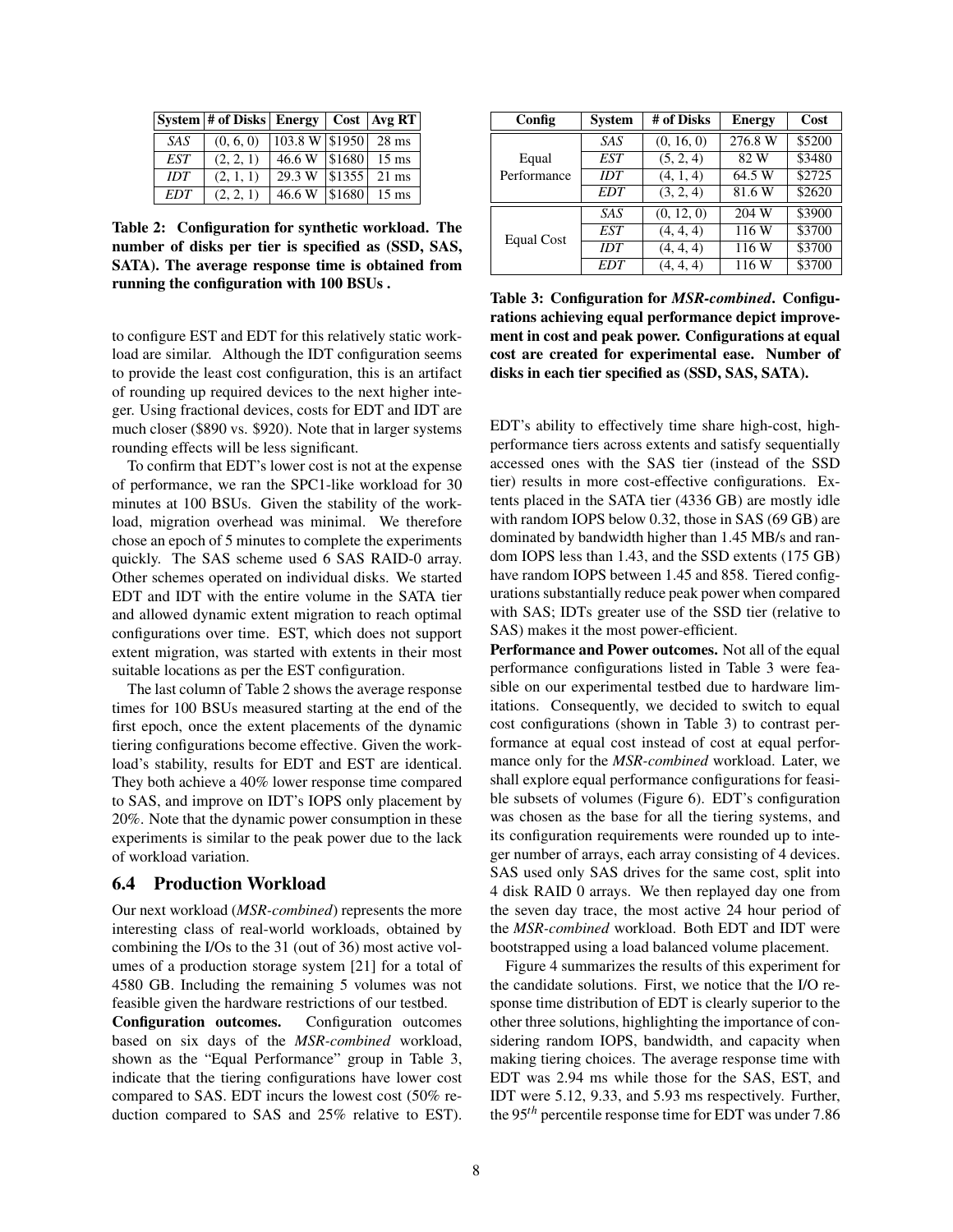<span id="page-8-0"></span>

Figure 4: I/O rate and power consumption (left) and response time distribution (right) for *MSR-combined*.

ms while the same for SAS, EST, and IDT were 19.31, 37.06, and 17.891 ms respectively. On average, EDT decreased the dynamic power consumption by 13% relative to its peak power, 55% relative to SAS and at least 10% relative to IDT and EST. This dynamic power savings result is likely to underestimate power savings observed in real deployments given that the workload was generated by consolidating multiple uncorrelated workload traces, which tended to reduce the workload variability that would enable dynamic power savings. Additionally, the experiment was done over the most active period, which required most devices to be active for performance. Further, all the configurations here are sized to meet the observed workload. Typically, however, storage purchases are made to accommodate future growth and hence over-provisioned to begin with, resulting in more dynamic power savings.

Analysis. We illustrate how EDT achieves its superior performance using two example extents chosen from the experiment and contrasting them with IDT. Figure [5](#page-8-1) shows the sequential and random IOPS over time for two extents along with the tier they are placed in. For extent A (top graph), both IDT and EDT move the extent from the SATA tier (the default initial location) to higher performing tiers when the total IOPS requirements increase. However, IDT allocates the SSD tier starting from hour 3 on account of the exponentially weighted moving average (EWMA) of total IOPS whereas EDT allocates the SSD tier only when the EWMA of *random* IOPS of the extent is high. Thus, EDT can better capitalize on the superior sequential performance of the SAS tier to minimize capital costs during configuration and sustain performance during operation. Extent B (bottom graph) illustrates similar behavior during predominantly sequential accesses. Further, both EDT and IDT rightly move extent B into the SATA tier when it becomes idle, aiding in power savings. Thus, EDT is successfully able to pick the best tier for an extent's workload and relocate it

<span id="page-8-1"></span>

Figure 5: Contrasting extent migrations for EDT and IDT. The two upper lines denote extent placement for the different algorithms. Black is SSD tier, dark grey SAS and light grey SATA.

when the requirements change. Regarding the overheads for this migrations, both EDT and IDT migrated around 120 extents per epoch, using an average bandwidth of 42 MB/s which only represents 3% of the total available.

<span id="page-8-2"></span>

| <b>Workload Volumes</b> |                     | $ Cap(GB) $ Accessed $ $ |     |
|-------------------------|---------------------|--------------------------|-----|
| server                  | hm, mds, prn, prxy, | 1650                     | 30% |
|                         | stg, ts, wdev, web  |                          |     |
| data                    | proj, rsch, usr     | 3719                     | 34% |
| srccntl                 | src1, src2          | 904                      | 29% |

Table 4: Sub-workloads derived from MSR.

Varying the workload. To analyze the sensitivity of the various algorithms to workload characteristics, we grouped volumes from the MSR workload as specified in Table [4](#page-8-2) to create the *server*, *data* and *srccntl (source*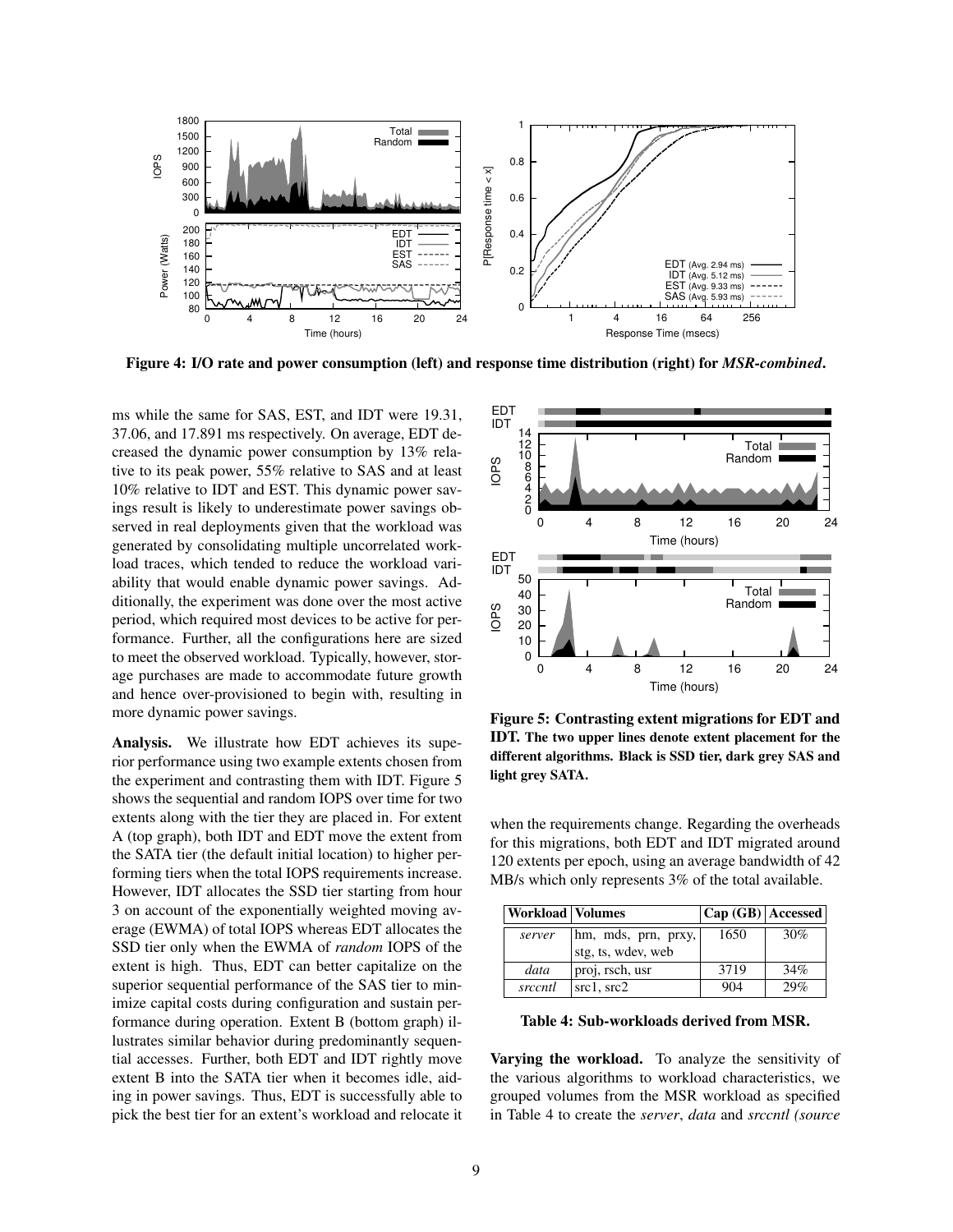<span id="page-9-0"></span>

Figure 6: Replaying 6 hours of the MSR sub-workloads. First column is *server*, second *data*, and third *srccntl*.

<span id="page-9-1"></span>

| Workload | <b>System</b> | # of Disks | <b>Energy</b> | Cost   |
|----------|---------------|------------|---------------|--------|
|          | <b>SAS</b>    | (0, 6, 0)  | 103.8 W       | \$1950 |
|          | EST           | (2, 1, 2)  | 42.5 W        | \$1525 |
| server   | IDT           | (2, 1, 1)  | 30.9 W        | \$1355 |
|          | <b>EDT</b>    | (1, 2, 1)  | 47.2 W        | \$1250 |
|          | SAS           | (0, 10, 0) | 173 W         | \$3250 |
| data     | EST           | (2, 2, 3)  | 71.4 W        | \$2020 |
|          | IDT           | (1, 2, 4)  | 82 W          | \$1760 |
|          | <b>EDT</b>    | (1, 2, 4)  | 82 W          | \$1760 |
|          | SAS.          | (0, 6, 0)  | 103.8 W       | \$1950 |
| srccntl  | EST           | (2, 3, 1)  | 65.5 W        | \$2005 |
|          | IDT           | (2, 2, 2)  | 59.8 W        | \$1850 |
|          | <b>EDT</b>    | (2, 2, 2)  | 59.8 W        | \$1850 |

Table 5: Configuration for MSR sub-workloads. Number of disks in each tier specified as (SSD, SAS, SATA).

*code control)* workloads. Configuration outcomes for each sub-workload using SAS, IDT, and EDT are presented in Table [5.](#page-9-1) As with *MSR-combined*, the dynamic tiering solutions are able to configure both lower-cost and lower-energy systems when compared with SAS and EST. Further, in the case of the *server* workload, EDT optimizes the configured system cost with a single SSD relative to the two SSDs recommended using IDT. Given that EST had significantly inferior performance for *MSR-* *combined*, we did not consider it for further analysis.

Figure [6](#page-9-0) shows EDT's dynamic power consumption and extent distribution across tiers over time, as well as its response time distribution relative to IDT and SAS. First, unlike *MSR-combined*, these workloads do have substantial periods of lower utilization. Consequently, in addition to improving the capital cost and peak power consumption, EDT's dynamic consolidation allows dynamic power savings of as much as 15-31% relative to its peak power across the three workloads. The extent distribution is quite different across the workloads. EDT uses the SSD tier substantially for the *srccntl* workload. IOPS-wise one would think that the workload should be completely consolidated to the SATA; however, EDT leverages the fact that the SSD tier offers improved energy efficiency for up to 40% of the extents. The SAS tier was most used for *server*, in particular between hours 2-4 when sequential activity dominates. The *data* workload predominantly utilizes the SATA tier (as evidenced in the configuration outcome) since the IOPS per extent for most extents is very low, easily accommodated using SATA devices. Finally, in this equal performance configuration experiment, the response time performance with EDT is either similar or better than the SAS and IDT schemes across the workloads.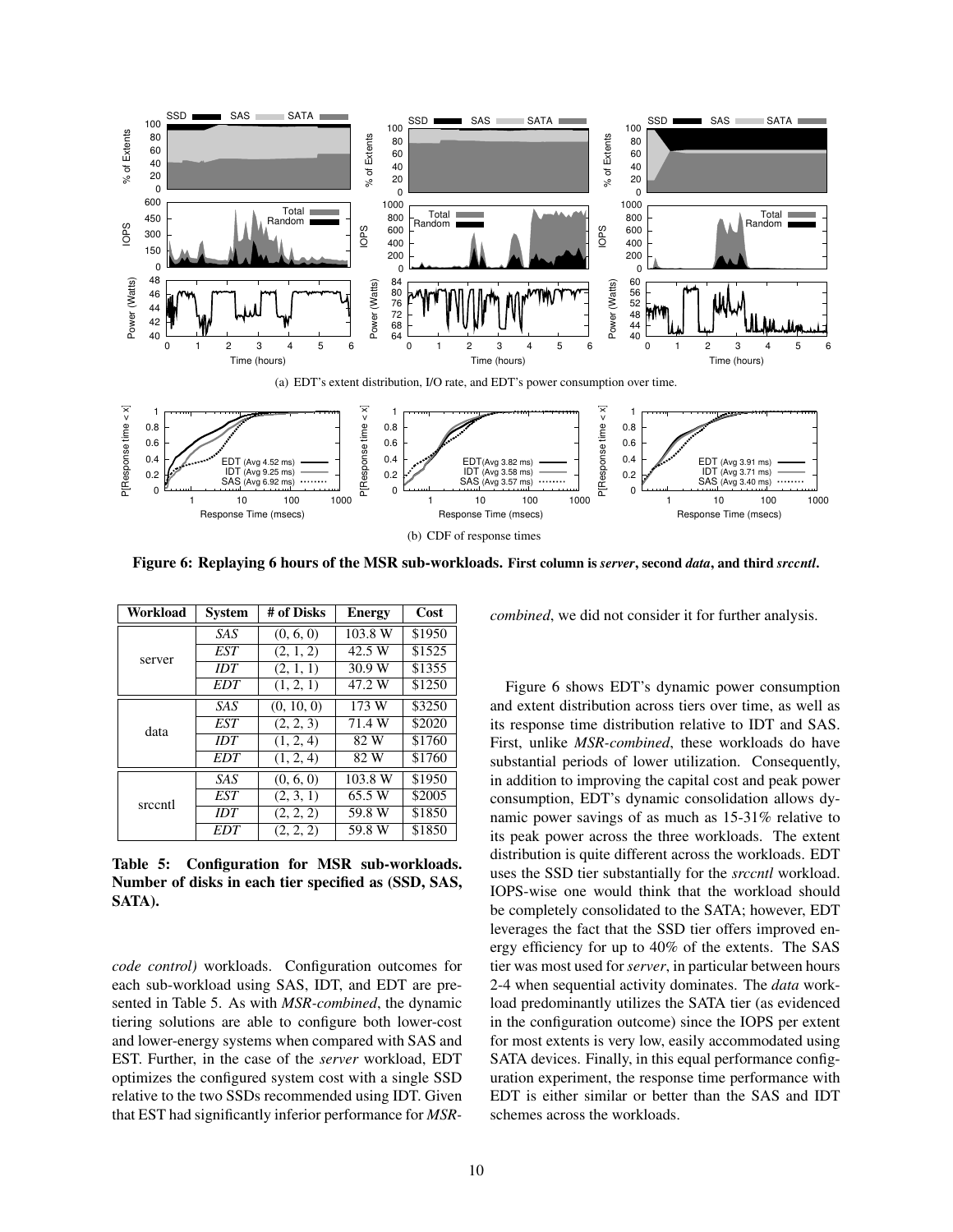<span id="page-10-0"></span>

Figure 7: Extent distribution and CDF for the adversarial workload.

#### 6.5 Adversarial Workloads

Finally, we measure the impact of using EDT with workloads completely different than the one it is provisioned for. We used the configuration obtained for the *srccntl* workload (in Table [5\)](#page-9-1), and instead of the trace from that workload, we ran two separate synthetic workloads for two hours each: (1) a uniformly random workload at 400 IOPS, where each I/O is issued to a random page in the system. (2) a workload at 500 IOPS, where I/Os are issued to a chosen set of 10 hot extents initially in the SATA tier and this set changes every minute.

Figure [7](#page-10-0) depicts the distribution of response times for both workloads. The uniformly random workload yields a 31% higher average response time for EDT and IDT compared to SAS. This can be attributed to the constant migration I/O moving extents away from the throttled SATA tier to both SAS and SSD tiers. Interestingly, we see only a 21% penalty for EDT in the second workload. Analysis shows that throttling of the newly active extents was promptly detected and the extents were migrated quickly to the SSD before they became cold. As illustrated by these examples, EDT can handle unexpected workloads using its throttling detection/correction techniques without major performance penalties.

### 7 Related Work

We build on a rich body of related work in multiple areas. SSD-based storage architectures. Several products (IBM's EasyTier [\[29\]](#page-13-0), EMC's FAST [\[17\]](#page-12-0), 3PAR [\[25\]](#page-12-1), and Compellent [\[23\]](#page-12-2) systems) incorporate SSDs in storage tiering solutions. Since technical details of these approaches are not published, EDT is the first to provide insight into design choices and components, detailed evaluation across workloads, and analysis of benefits and challenges in building SSD-based multi-tier systems. Moreover, the publicly available documents of these products indicate that although they achieve cost savings and performance improvements, there is little focus on tools aiding admins/customers to configure the right device mix for their workload or on incorporating algorithms that target dynamic energy savings. EDT addresses these limitations.

Another approach to leverage solid state technology in storage systems is to deploy flash devices as a cache between DRAM and HDD. NetApp's FlashCache [\[24\]](#page-12-12) which follows this approach cites cost reduction and performance improvement when coupled with SAS/SATA drives. Interestingly, Narayanan *et al.* [\[22\]](#page-12-8) have argued that a SSD cache layer above SAS disks was generally not cost effective compared to an all SAS configuration at the same performance. We did find cost savings using SSD, but our system included much lower cost SATA disks to improve overall cost. Unfortunately, a detailed comparison between SSD caching and tiering would take a significant effort and more space than is available in this paper. However, our summary thoughts on the two architectures are: 1) SSD caching will utilize the SSD space more efficiently and can be more responsive to very dynamically changing workloads, but 2) SSD tiering enables both cost and energy savings even in enterprise environments.

Storage configuration (also referred to as *provisioning*). Systems such as Minerva [\[3\]](#page-12-13), Hippodrome [\[5\]](#page-12-14), and DAD [\[6\]](#page-12-15) address the problem of optimizing storage configuration by iteratively applying several steps such as configuring a low cost storage system, choosing RAID levels and other array parameters, and assigning entire volumes to arrays. EDT-CA's focus on obtaining the right mix of storage devices to minimize cost is similar to the configuration step in these systems. The key difference is that EDT-CA is inherently aware of, and utilizes the flexibility afforded by EDT's dynamic extent placement. EDT's data layout also operates at a much finer extent granularity. In EDT, we use a model to predict the utilization of an extent (given its bandwidth and random IOPS) that is similar in spirit to the previously proposed store level performance predictor [\[30\]](#page-13-1) in its accounting for the differential load induced by sequential and random accesses to an extent. Finally, EDT-CA can be enhanced to perform utility based provisioning as in [\[28\]](#page-13-5).

Tiering. Migration-based storage tiering has been prevalent in the industry for a long time in the form of Hierarchical Storage Management systems, Information Lifecycle Management solutions, and other forms of coarsegrain tiering [\[2,](#page-12-16) [13,](#page-12-17) [15\]](#page-12-18). Most of these systems differ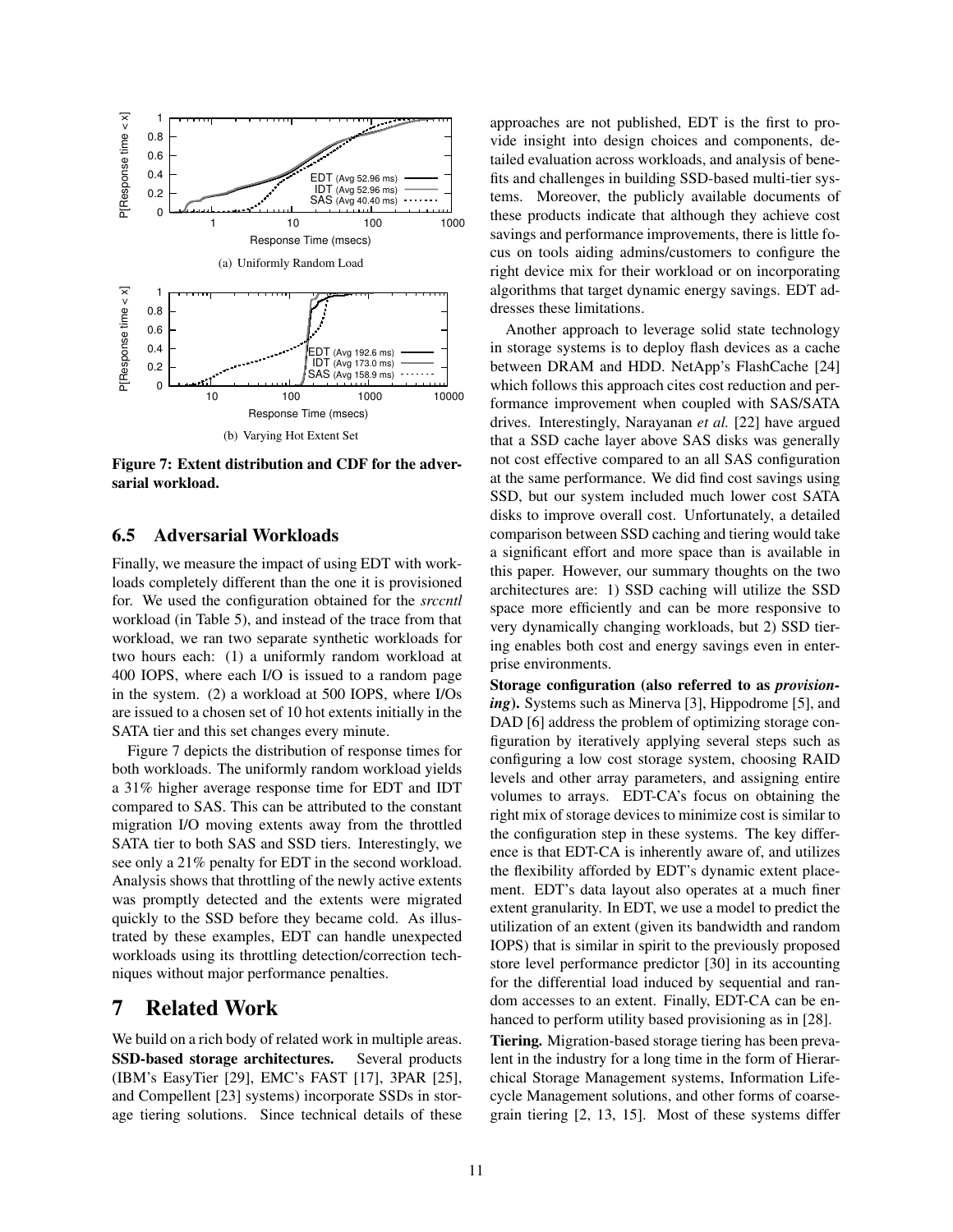from EDT in that they generally migrate data from upper to lower tiers, based on its age rather than on load. Further, these systems operate on volume, file system, or file objects rather than extents, and as such are suited more for file layer systems than block layer systems. Wilkes *et al.* propose AutoRAID [\[33\]](#page-13-6), a storage system where extents within volumes are migrated between faster RAID-1 arrays and slower RAID-5 arrays according to workload and age. Significantly different algorithms for migration decisions tuned to the specific two tiers are proposed. Additionally, AutoRAID does not consider the issue of correctly determining a device mixture to satisfy given workloads.

Storage energy efficiency. EDT uses a consolidation algorithm to save energy in primary storage systems. Other energy saving approaches that instead spin down a fraction of the available disk drives with active data [\[8,](#page-12-19) [10,](#page-12-20) [18,](#page-12-21) [20,](#page-12-22) [21,](#page-12-11) [26,](#page-13-7) [27,](#page-13-8) [31,](#page-13-3) [32,](#page-13-9) [34\]](#page-13-10) either are not applicable in many primary storage systems due to the significant spin up latency, or require undesirable capacity over-provisioning for redundant data. Work leveraging Dynamic RPM capability (e.g., [\[12,](#page-12-23) [26,](#page-13-7) [37,](#page-13-11) [38\]](#page-13-12)). is complementary to EDT. In fact, Hibernator [\[38\]](#page-13-12) also leverages tiering but varies RPM setting of the drives to minimize energy.

# 8 Discussion

Extending the resource consumption model In this work we assumed RAID-0 arrays when estimating how much resource on a tier is consumed by a given workload. In commercial applications of EDT, more sophisticated models will be needed to estimate resource consumption in arrays with different RAID levels. Such models do already exist in the industry, so we believe incorporating this capability will be straightforward. Also, for the scope of this work, we assume that all arrays are at the same reliability level, and hence migrating data across arrays is not restricted. However, it is feasible to remove this constraint by observing policies to limit the migration targets of extents. Finally, the resource model may need be enhanced to better model the behavior of disks servicing multiple sequential IO streams in parallel. The current model does not account for degradation in sequential performance that may occur when a disk needs to service multiple sequential streams at once.

Disk power fraction in the overall energy of a storage system. The chief dynamic energy-saving technique proposed in this work is powering down empty disk drives. However, we find that in today's commercial storage systems, disk drives typically consume ∼50% of the total storage system energy [\[14\]](#page-12-24) while the rest is consumed by other components which do not currently have the capability of varying their energy consumption according to workload. As these components overcome this limitation, our energy-saving techniques can be extended to include them, leading to a more energy proportional system and lower overall operating costs.

Applicability. The target domain for EDT is primary storage systems where response time is critical. Archival applications where response time is not as critical may be better served with existing solutions using policy-based migration and power-saving storage such as spun-down disk or tape. Also, EDT will be most effective when the working set and I/O intensity are somewhat stable with some variation. When the workload is static, dynamic migration will not take place but consolidation will still be beneficial if the system is not capacity bound.

## 9 Conclusion

The increasing availability of solid-state drives has ushered in a new era of multi-tiered primary storage systems. With EDT, we have formalized the *configuration* and *dynamic tier management* problems and have systematically explored the design choices available when building such systems. We presented the design, implementation, and evaluation of EDT's Configuration Adviser (EDT-CA) and Dynamic Tier Manager (EDT-DTM). EDT lowers capital cost by configuring less expensive tiered storage and operating costs by dynamically optimizing power consumption via consolidation whenever feasible. We also demonstrated that EDT is successfully able to address the data migration overheads of dynamic tiering and respond rapidly and effectively to unexpected changes in the workload.

Experimental results show EDT has significant benefit. Evaluation performed using both a production workload and industry-standard synthetic workload revealed that multi-tier systems using EDT have a device mix that saves between 5% to 45% in cost, consume up to 54% less peak power, and an additional 15-30% lower dynamic power (instantaneous power averaged over time), at a better or comparable performance compared to a homogeneous SAS storage system. Experimental results also demonstrated that EDT is superior to simpler alternatives for extent-based tiering, providing lower cost and better performance, and consuming similar or lesser power. We hope that this study serves as a starting point for future work along the promising direction of multitiered enterprise storage systems.

# Acknowledgments

We would like to thank our shepherd Hakim Weatherspoon, our anonymous reviewers, and Renu Tewari, Aameek Singh and Amar Phanishayee for their valuable feedback. This work was supported in part by NSF grants CNS-0747038 and CNS-1018262. Jorge Guerra was supported in part by an IBM PhD Fellowship.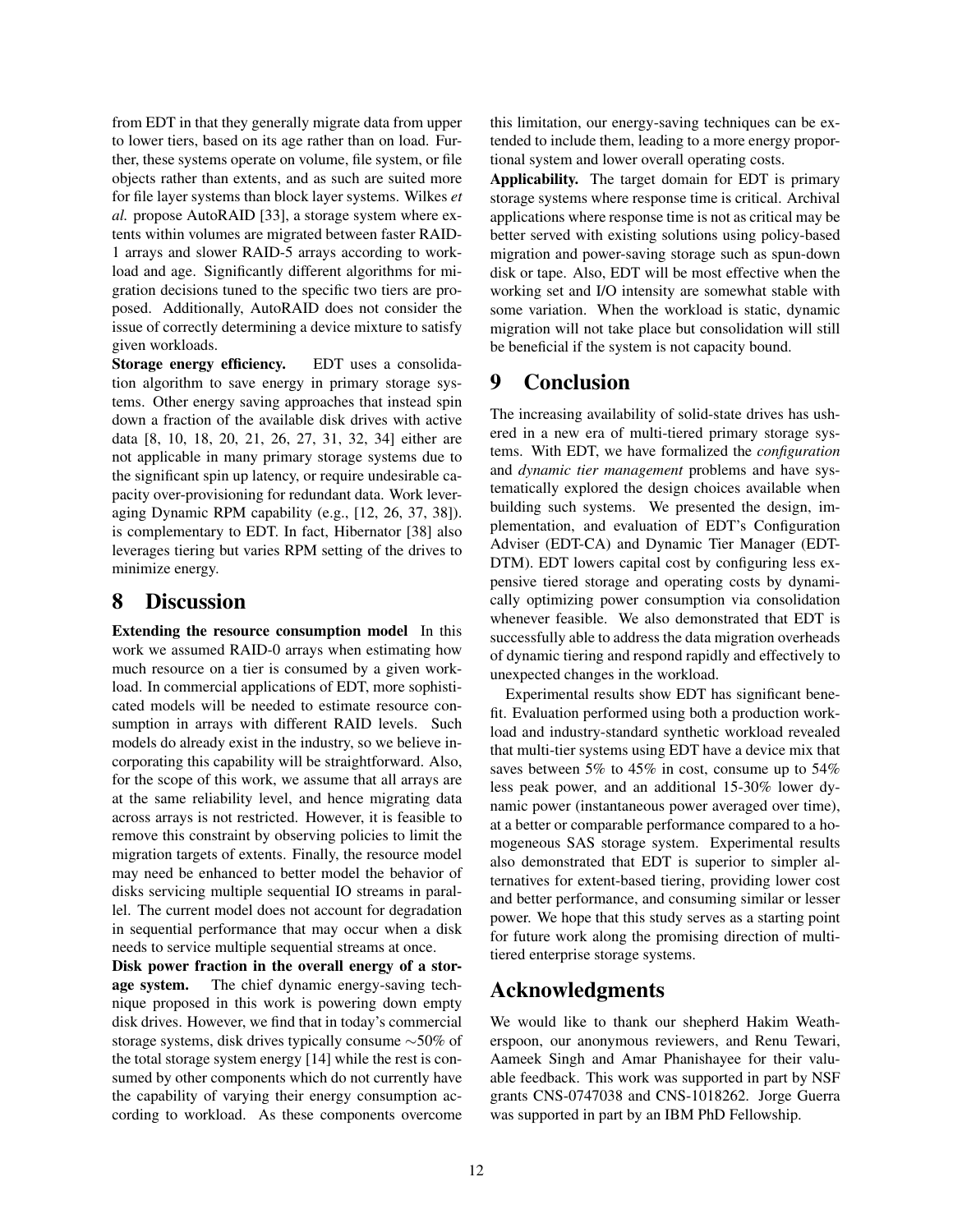## References

- <span id="page-12-7"></span>[1] SPC specifications. [http://www.](http://www.storageperformance.org/specs) [storageperformance.org/specs](http://www.storageperformance.org/specs).
- <span id="page-12-16"></span>[2] M. K. Aguilera, K. Keeton, A. Merchant, K.-K. Muniswamy-Reddy, and M. Uysal. Improving recoverability in multi-tier storage systems. In *Proc. of the IEEE/IFIP DSN*, 2007.
- <span id="page-12-13"></span>[3] G. A. Alvarez, E. Borowsky, S. Go, T. H. Romer, R. Becker-Szendy, R. Golding, A. Merchant, M. Spasojevic, A. Veitch, and J. Wilkes. Minerva: An Automated Resource Provisioning Tool for Large-scale Storage Systems. *ACM Transactions on Computer Systems*, 19(4):483–518, 2001.
- <span id="page-12-9"></span>[4] E. Anderson, J. Hall, J. Hartline, M. Hobbs, A. R. Karlin, J. Saia, R. Swaminathan, and J. Wilkes. An experimental study of data migration algorithms. *Lecture Notes in Computer Science*, 2141/2001: 145–158, 2001.
- <span id="page-12-14"></span>[5] E. Anderson, M. Hobbs, K. Keeton, S. Spence, M. Uysal, and A. Veitch. Hippodrome: Running Circles Around Storage Administration. In *Proc. of USENIX FAST*, 2002.
- <span id="page-12-15"></span>[6] E. Anderson, S. Spence, R. Swaminathan, M. Kallahalla, and Q. Wang. Quickly finding near-optimal storage designs. *ACM Transactions on Computer Systems*, 23(4):337–374, 2005.
- <span id="page-12-3"></span>[7] M. Bhadkamkar, J. Guerra, L. Useche, S. Burnett, J. Liptak, R. Rangaswami, and V. Hristidis. BORG: Block-reORGanization for Self-Optimizing Storage Systems. *Proc. of USENIX FAST*, 2009.
- <span id="page-12-19"></span>[8] D. Colarelli and D. Grunwald. Massive Arrays of Idle Disks for Storage Archives. In *Proc. of IEEE/ACM SC*, 2002.
- <span id="page-12-10"></span>[9] K. Dasgupta, S. Ghosal, R. Jain, U. Sharma, and A. Verma. Qosmig: Adaptive rate-controlled migration of bulk data in storage systems. In *Proc. of ICDE*, 2005.
- <span id="page-12-20"></span>[10] K. M. Greenan, D. D. Long, E. L. Miller, T. J. Schwarz, and J. J. Wylie. A Spin-Up Saved is Energy Earned: Achieving Power-Efficient, Erasure-Coded Storage. In *Proc. of USENIX HotDep*, 2008.
- <span id="page-12-4"></span>[11] J. Guerra, H. Pucha, K. Gupta, W. Belluomini, and J. Glider. Energy Proportionality for Storage: Impact and Feasibility. In *Proc. of ACM/USENIX Hot-Storage*, 2009.
- <span id="page-12-23"></span>[12] S. Gurumurthi, A. Sivasubramaniam, M. Kandemir, and H. Frankez. DRPM: Dynamic speed control for power management in server class disks. In *Proc. of ACM/IEEE ISCA*, 2003.
- <span id="page-12-17"></span>[13] IBM Corporation. High Performance Storage System (HPSS). Online: http://hpss-collaboration.org/, 2010.
- <span id="page-12-24"></span>[14] IBM Corporation. IBM System Storage DS8000 series. Data Sheet, 2010.
- <span id="page-12-18"></span>[15] G. Karche, M. Mamidi, and P. Massiglia. Using dynamic storage tiering. Available as Symantec Yellow Books at http://www.symantec.com/enterprise/yellowbooks/index.jsp., 2006.
- <span id="page-12-5"></span>[16] R. Koller and R. Rangaswami. I/O Deduplication: Utilizing Content Similarity to Improve I/O Performance. In *Proc. of USENIX FAST*, 2010.
- <span id="page-12-0"></span>[17] B. Laliberte. Automate and Optimize a Tiered Storage Environment FAST! ESG White Paper, 2009.
- <span id="page-12-21"></span>[18] H. J. Lee, K. H. Lee, and S. H. Noh. Augmenting RAID with an SSD for Energy Relief. In *Proc. of USENIX HotPower*, 2008.
- <span id="page-12-6"></span>[19] A. Leung, S. Pasupathy, G. Goodson, and E. Miller. Measurement and Analysis of Large-Scale Network File System Workloads. In *Proc. of USENIX ATC*, 2008.
- <span id="page-12-22"></span>[20] D. Li and J. Wang. EERAID: Energy efficient redundant and inexpensive disk array. In *Proc. of workshop on ACM SIGOPS European workshop*, 2004.
- <span id="page-12-11"></span>[21] D. Narayanan, A. Donnelly, and A. Rowstron. Write Off-Loading: Practical Power Management for Enterprise Storage. In *Proc. of USENIX FAST*, 2008.
- <span id="page-12-8"></span>[22] D. Narayanan, E. Thereska, A. Donnelly, S. Elnikety, and A. Rowstron. Migrating Server Storage to SSDs: Analysis of Tradeoffs. In *Proc. of ACM Eurosys*, 2009.
- <span id="page-12-2"></span>[23] M. Peters. Compellent harnessing ssds potential. ESG Storage Systems Brief, 2009.
- <span id="page-12-12"></span>[24] M. Peters. Netapp's solid state hierarchy. ESG White Paper, 2009.
- <span id="page-12-1"></span>[25] M. Peters. 3par: Optimizing io service levels. ESG White Paper, 2010.